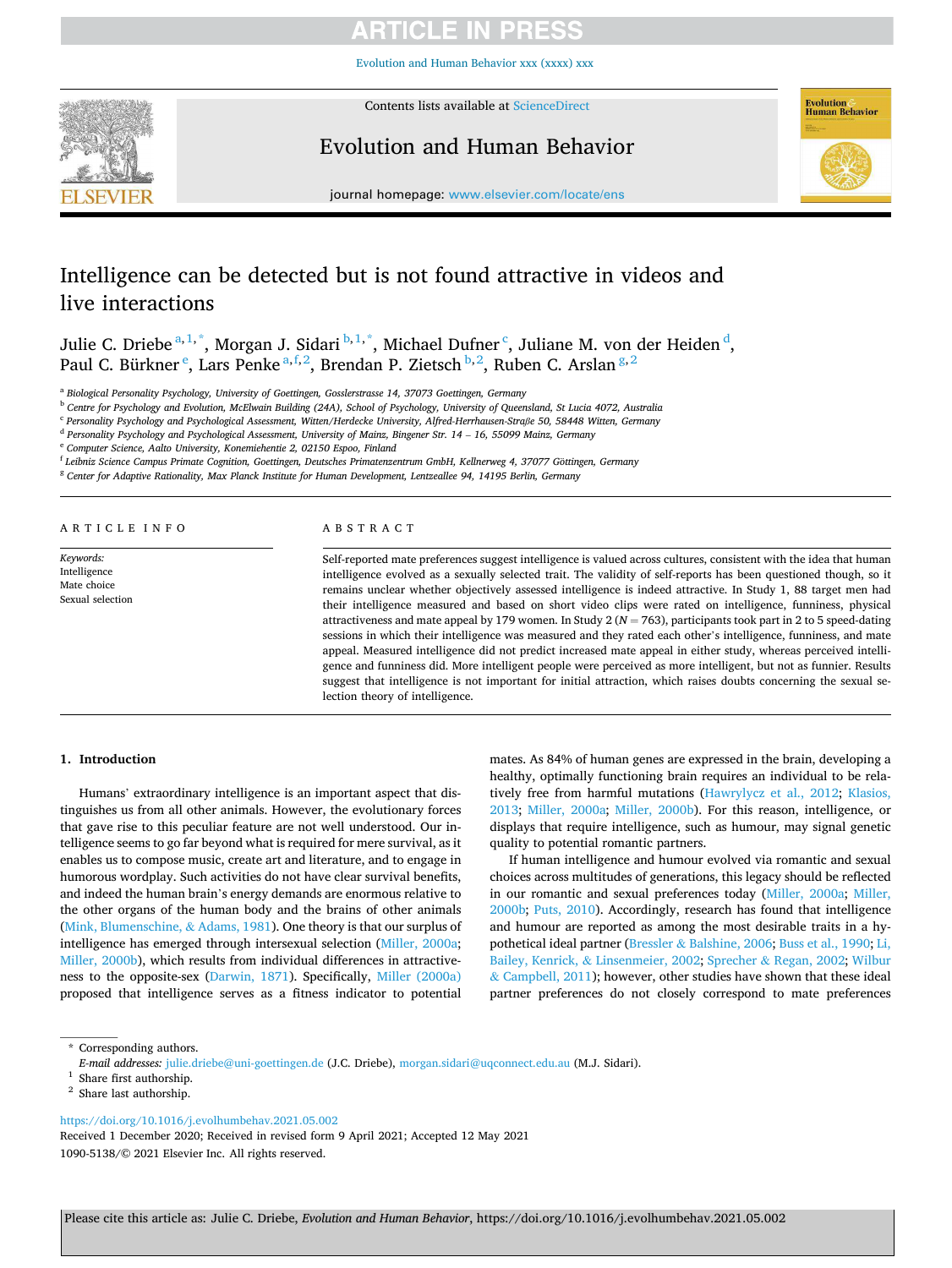### <span id="page-1-0"></span>*J.C. Driebe et al.*

revealed in attraction to real individuals ([Eastwick, Eagly, Finkel,](#page-8-0) & [Johnson, 2011](#page-8-0)). To test whether intelligence is truly predictive of mate appeal, research should not rely on self-reported partner preferences, but rather have participants rate the mate appeal of individuals who also had their intelligence tested objectively. [Prokosch, Coss, Scheib, and](#page-9-0)  [Blozis \(2009\)](#page-9-0) conducted such a study, providing some evidence that women were more attracted to men (in videos performing verbal and physical tasks) who scored higher on a measure of intelligence. However, only 15 men were involved in the study, so the evidence should be regarded as preliminary. Other studies have connected measured intelligence and humour production in writing tasks ([Greengross](#page-8-0) & Miller, [2011;](#page-8-0) Howrigan & [MacDonald, 2008](#page-8-0)), but no study has tested whether measured intelligence relates to humour as it is used in live interactions, which is the relevant case in terms of the evolutionary question. In all, the attractiveness of intelligence and its relation to interpersonal humour remain open questions that are key to the viability of the sexual selection theory of these traits.

# **2. The current study**

Here, we conducted two studies to investigate the accuracy of in-telligence judgments based on short sequences of behaviour [\(Ambady](#page-8-0)  $\&$ [Rosenthal, 1992](#page-8-0)) as well as the impact of intelligence on mate appeal and perceptions of funniness. In study 1, we used highly controlled conditions (i.e. short video sequences of participants), comprehensive intelligence measures, a large target sample size, and a repeated measures design that assessed women's judgments multiple times as the information on targets' intelligence increased. The purpose of this repeated measures design is that by gradually presenting different cues with increasing intelligence information above cues on only physical attractiveness, we can isolate the effect of intelligence on mate appeal (see Fig. 1). In addition, different samples of women rated either intelligence, funniness, physical attractiveness or mate appeal to reduce transfer effects and shared response tendencies. These design features allow us to determine how mate appeal of targets changes with more information about their intelligence and funniness while, importantly, allowing us to control for potential halo effects. According to Miller's hypothesis, the preference for intelligence should be stronger among female, as compared to male, perceivers ([Buss et al., 1990](#page-8-0); [Sprecher](#page-9-0) & [Regan, 2002\)](#page-9-0). Hence, testing women's preferences is a powerful test of the hypothesis.

In study 2, we adopted a more ecologically valid speed-dating design whereby participants' verbal intelligence was measured and they provided ratings on each other's intelligence, funniness and mate appeal after a 3-minute meeting.

# *2.1. Study 1*

For intelligence to play a focal role in human mate choice, it needs to be perceived somewhat accurately. First, we predict that women's intelligence ratings for male targets, based on short sequences of

#### Overview of study 1 stimuli.



behaviour (e.g. reading newspaper headlines aloud), will be positively correlated with targets' psychometrically measured intelligence.

Second, we investigate the influence of funniness, a proposed more perceivable display of intelligence, on sexual mate appeal. We hypothesise that perceived funniness is associated with measured intelligence and that men's perceived funniness will predict their rated sexual mate appeal above and beyond the effect of their intelligence. Further, we hypothesise that perceived intelligence predicts rated sexual mate appeal.

Third, in line with Miller'[s \(2000a\)](#page-9-0) hypothesis, we predict that men's measured intelligence will be significantly positively correlated with women's ratings of men's sexual mate appeal. And fourth, we predict that the increase in men's mate appeal after adding additional cues related to intelligence (i.e. reading newspaper headlines aloud; making experimenter laugh) will depend on men's intelligence, such that the sexual mate appeal increase will be greater for more intelligent men.

## *2.2. Study 2*

For study 2, the hypotheses follow a similar rationale. First, we predict that psychometrically measured intelligence will be positively correlated with speed-dating partners' perception of intelligence. Second, we predict that measured intelligence will be positively correlated with speed-dating partners' ratings of mate appeal and funniness. Third, we predict speed-dating partners' ratings of intelligence and ratings of funniness will be positively correlated with their ratings of mate appeal for the same target.

# **3. Method**

# *3.1. Study 1*

Parts of study 1 were preregistered (<https://osf.io/q7sw5/>); however, during the course of the project we realised that some specifications were insufficient and we opted for more appropriate analyses. For transparency, we have provided a table in our appendix (S1) which highlights the deviations from our preregistration and details their respective rationales.

Data collection for study 1 was completed in three steps: an online questionnaire and follow-up lab-based session with male participants (stimuli), and several lab-based sessions with female participants (raters). All participants provided written consent and were informed about the study's aim after participation. Studies like ours are exempt from IRB according to German regulations.

#### *3.1.1. Participants*

*3.1.1.1. Male targets.* An online survey titled 'Person Perception' was used to screen participants for inclusion in our lab-based study. Participants were recruited with posters in the city centre (e.g. train stations, gyms, job centres) and the Goettingen university campus. Of the 347 participants that commenced the survey,  $118$  males finished.<sup>3</sup> All of these 118 men over the age of 18 years were then recruited to participate in our lab-based study. Final participants were 88 males with ages ranging from 19 to 31 years (*M* = 24.22, *SD* = 2.81). Participation was incentivised through a small payment (10€) and personalised feedback on their personality. The sample varied in educational attainment, ranging from university degrees (26%), high school degrees (67%), vocational baccalaureate diploma (5%), to secondary school leaving certificates (2%). The vast majority of the sample was heterosexual (97%), with one homosexual and two bisexual participants. The

<sup>&</sup>lt;sup>3</sup> Of these 347 participants, 169 only clicked on our survey. Another 35 participants were female. Hence, 169 men started filling out our online survey with 118 finishing our online study participation.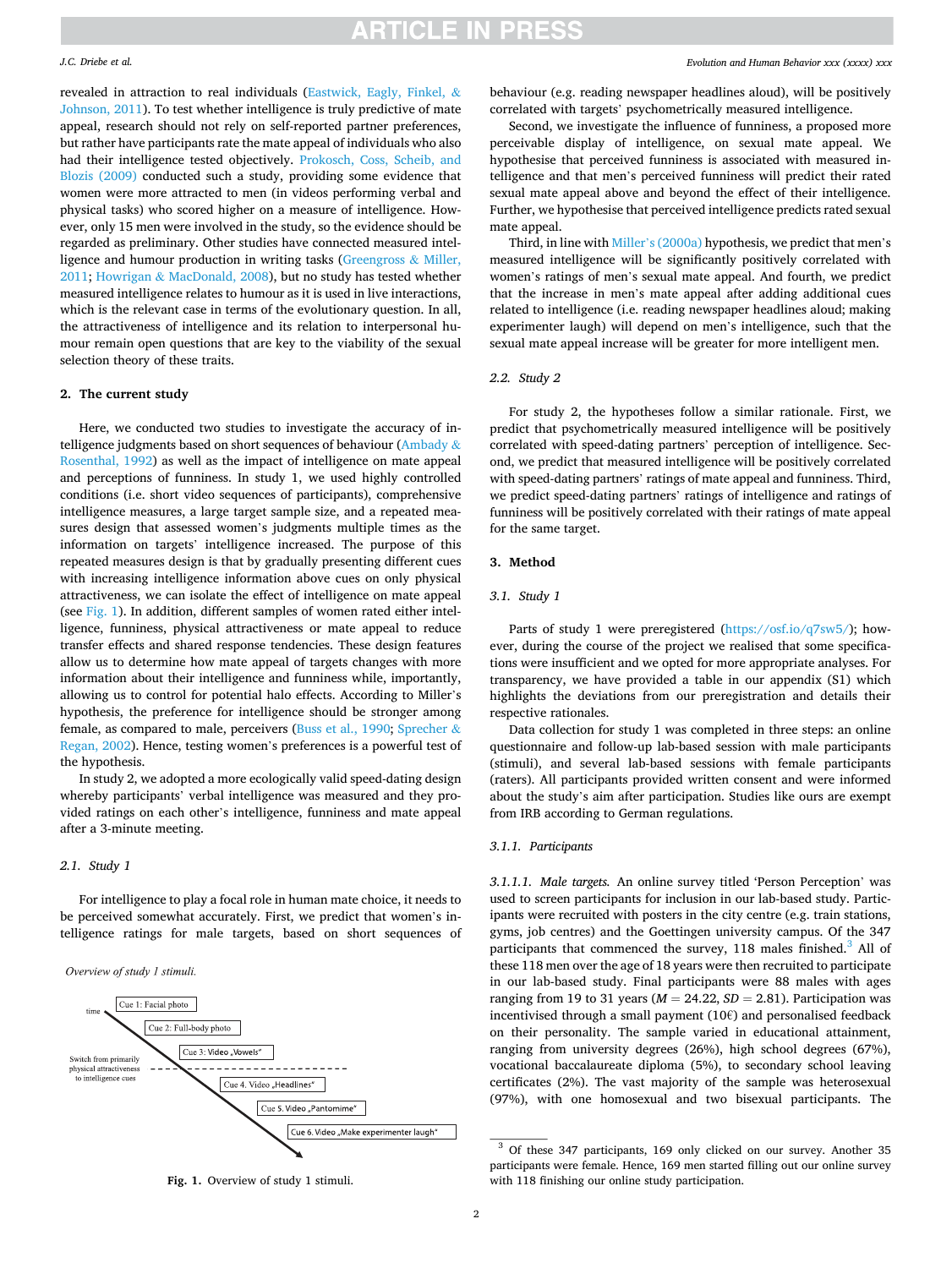#### *J.C. Driebe et al.*

majority of men were single (61%) and the remainder were currently in a romantic relationship (39%).

*3.1.1.2. Female raters.* Participants were recruited through various online channels (e.g. Facebook, a local student participant pool) and posters on campus. Of the 203 participants that responded, 24 were excluded on the basis of either being male (14), technical difficulties (9), or previous participation (1). We also excluded ratings in which women reported acquaintance with the male target, leaving a final number of 39,003 ratings (3% dropout) from 179 women with ages ranging from 18 to 36 years ( $M = 21.84$ ,  $SD = 3.22$ ). Participation was incentivised through a coupon lottery and course credit for those recruited at the university. The vast majority of the sample was heterosexual (93%), with one homosexual participant (1%), and 11 bisexual (6%) participants; 55% were in relationships and 45% were single.

Participants were distributed across six rating studies (described in greater detail in S2) with the sample size breakdown as follows: study 1.1 (*n* = 19, ratings = 1657), 1.2 (*n* = 16, ratings = 1368), 1.3 (*n* = 30, ratings = 2620), 1.4 ( $n = 25$ , ratings = 10,485), 1.5 ( $n = 30$ , ratings = 12,739), and 1.6 ( $n = 59$ , ratings = 10,134). Demographics for individual groups are reported in the supplementary materials (S2).

#### *3.1.2. Materials and procedure*

*3.1.2.1. Male targets.* Participants completed an online questionnaire implemented via the survey framework [formr.org](http://formr.org) ([Arslan, Tata,](#page-8-0) & [Walther, 2019\)](#page-8-0). The questionnaire included basic demographic items (e. g. age, gender, sexual orientation, and educational attainment), along with more extensive measures related to intelligence (extended German version of the International Cognitive Ability Resource ICAR; [Condon](#page-8-0) & [Revelle, 2014](#page-8-0)), and personality (irrelevant to the current study). Each subsequent laboratory session, which yielded the stimuli for study 1, lasted approximately one hour and was conducted by the same two female experimenters to standardise experimenter effects across participants and induce potential effects of female presence on male selfdisplay behaviour (Ronay & [Hippel, 2010\)](#page-9-0).

At the beginning of the session, additional assessments of men's measured intelligence were applied, namely the Deary-Liewald Reaction Time Task (DLRT; [Deary, Liewald,](#page-8-0) & Nissan, 2011), the Multiple Choice Vocabulary Test (MWT-B; [Lehrl, 2005](#page-8-0)), and the knowledge scale from the Berliner Test zur Erfassung Fluider und Kristalliner Intelligenz (BEFKI GC-K; [Schipolowski et al., 2013](#page-9-0)). Men were then photographed and videotaped performing several tasks (see [Fig. 1](#page-1-0)). First, a facial photograph (cue 1) and second a full body photograph (cue 2) of men standing on a marked spot to standardise lighting and focal distance was taken. Men received no instructions for posture and facial expression. Third, we videotaped men reading vowels out loud (cue 3). Each vowel was displayed onscreen for two seconds each to standardise reading speed. Fourth, the men were videotaped while reading five newspaper headlines from German newspapers aloud as this task is strongly related to an accurate intelligence perception ([Borkenau, Mauer, Riemann,](#page-8-0)  Spinath, & [Angleitner, 2004](#page-8-0)). In order for them to be intellectually challenging, we selected headlines containing foreign words or describing complex facts (e.g. 'Compensation payments lead US diocese into bankruptcy.'). Fifth, we videotaped men pantomiming the word 'Zahnrad' (mechanical gear) which we used as a warm-up and the word 'Bankverbindung' (bank details) (cue 5). Last, men were asked to make the experimenter laugh within a 30 s time limit by telling an anecdote or joke (cue 6); they were given five minutes to prepare for this task prior to video recording. Full HD cameras (resulting in a resolution of 1920  $\times$ 1080 pixels) were used for all recordings and clips were created with the program Mangold VideoSyncPro IP Version 1.7.0.22.

*3.1.2.2. Female raters.* Female raters participated in one of six computer-based rating studies (referred to herein as rating study

1.1–1.6) based on slightly different sets of stimuli. For all rating studies, the session began with a short demographic questionnaire, including age, gender, educational attainment, relationship status, and sexual orientation. Rating study 1.1 assessed a baseline of men's physical attractiveness, 1.2 assessed perceived intelligence and funniness, and 1.3 assessed men's attractiveness as a short-term mate and long-term mate. Rating study 1.4 assessed changes in men's short-term mate attractiveness when shifting from physical attractiveness information (cues 1–3) to additional cues related to men's intelligence (cue 4 and cue 6). Rating studies 1.5 and 1.6 were replications of rating study 1.4 with small methodological improvements. Stimuli were randomised into two blocks: after watching the first block, participants were able to take a 15 minute break to reduce test fatigue. In rating study 1.6, women only rated a randomly drawn half of our target sample (44 men) to further reduce test fatigue; in all other studies, all 88 men were rated. Studies 1.1 to 1.4 were programmed using the Software PsychoPy2 Experiment Builder (v1.80.06) [\(Peirce, 2007\)](#page-9-0); however, a software update of PsychoPy crashed experiment 1.5, therefore, we ran study 1.6 and the majority of study 1.5 on the experimental framework Alfred ([Treffen](#page-9-0)staedt & [Wiemann, 2018\)](#page-9-0).

*3.1.2.3. Rating study 1.1.* Participants rated the target's physical attractiveness after being shown two photographs (cue 1: facial photograph; cue 2: full body photograph). The item ('How attractive do you find this man?') was rated on a 7-point Likert-scale ranging from 1 (not attractive at all) to 7 (very attractive).

*3.1.2.4. Rating study 1.2.* Participants rated targets' intelligence and funniness after watching three video sequences of each target (cue 4–6). The item (e.g. 'He is intelligent', 'He is humorous') was rated on a 5 point Likert-scale ranging from 1 (strongly disagree) to 5 (strongly agree).

*3.1.2.5. Rating study 1.3.* Participants watched the same three videos as in rating study 1.2 (i.e. cue 4–6); however, they were instead asked to evaluate men's short term- and long-term mate attractiveness. The items ('How well can you imagine having a sexual affair with this man?' and 'How well can you imagine a long-term relationship with this man?') were rated on a 7-point Likert-scale ranging from 1 (not at all) to 7 (very well).

*3.1.2.6. Rating study 1.4.* Participants were provided with definitions of short-term mate ('brief sexual encounters') and long-term mate ('serious, committed relationships') prior to ratings. Participants provided ratings five times: first after they saw facial photographs (cue 1), then after seeing full body photographs (cue 2), then after seeing each of three additional videos (cue 3, 4, and 6). Cue 5 was not presented in order to reduce test fatigue. Each time the item ('Please rate the following recording of this man considering his short-term and longterm mate attractiveness') was rated on two separate response scales ranging from 1 (not attractive) to 100 (very attractive).

*3.1.2.7. Rating study 1.5.* The procedure for rating study 1.5 was almost identical to rating study 1.4; however, participants were now instructed to evaluate men's short-term and long-term mate attractiveness independently of their own relationship status. That is, women were asked to provide ratings from the perspective of a single woman even if they were partnered. Additionally, women saw a preview of all 88 facial photographs of the target men prior to making any responses. These modifications were made because the ratings in the first study were extremely low (mean of 19 on a scale from 0 to 100), suggesting a floor effect. By previewing the full range of men in the study, we hoped that women would not reserve their highest attractiveness rating in the expectation that a more attractive man would appear. For the preview, each man's picture was displayed for two seconds in a randomised order. As a final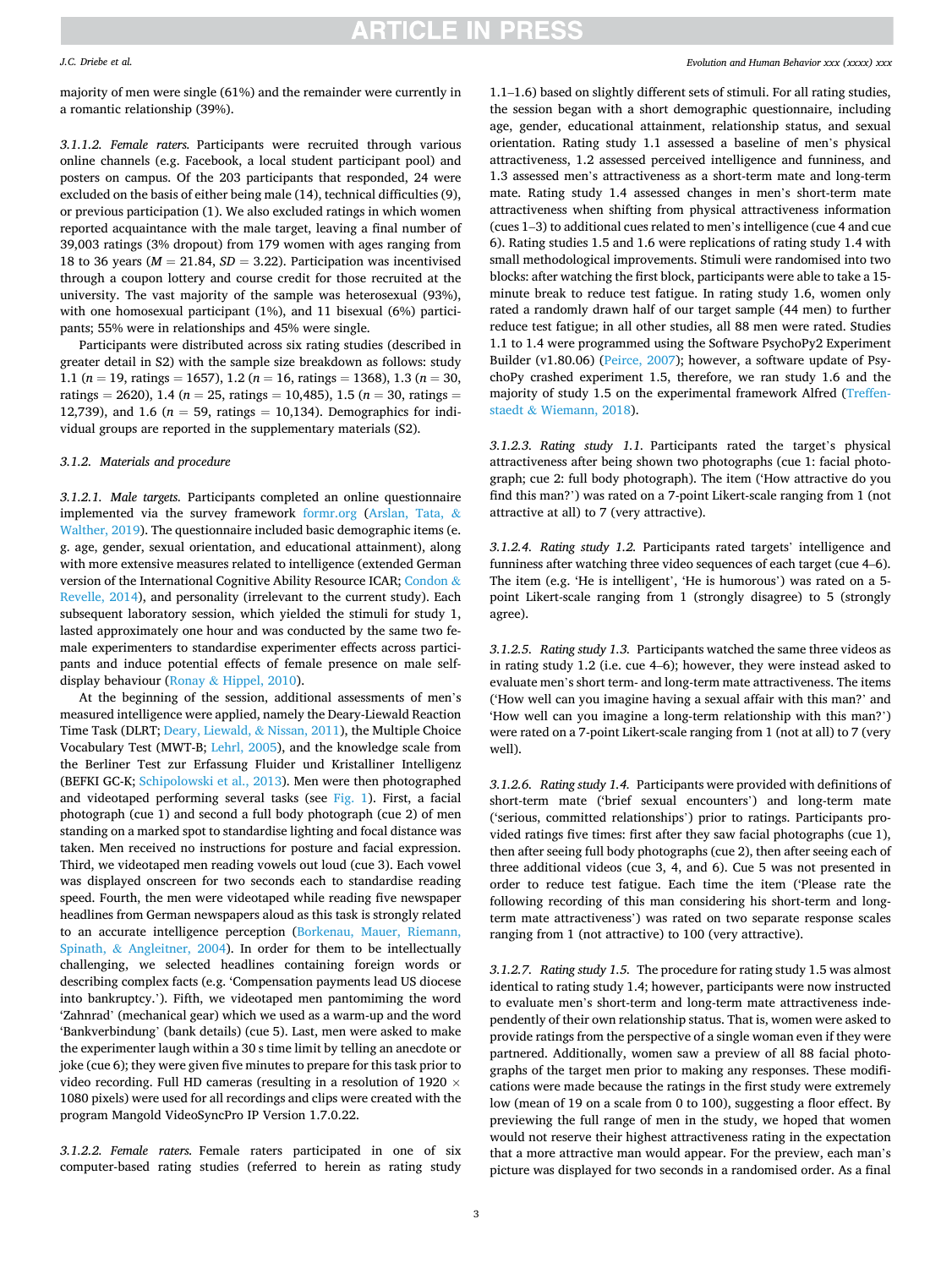#### *J.C. Driebe et al.*

attempt to improve discrimination between targets, we also explicitly pointed out the whole range of the scale to participants.

*3.1.2.8. Rating study 1.6.* The procedure for rating study 1.6 slightly improved upon rating study 1.5 with an aim of reducing potential fatigue effects. In this study, twice the number of female raters rated half of the targets (44 of 88). Additionally, women saw men's facial and full body photographs (cue 1 and 2, respectively) and made their first rating based on both photos. The items were phrased identically to rating studies 1.4 and 1.5; however, the scale now ranged from −50 (repulsive) to  $+50$  (attractive). The slider was preset to the scale's midpoint (0).

### *3.1.3. Statistical analyses*

All our analyses were run using R 3.6.0 (R [Core Team, 2019\)](#page-9-0).

*3.1.3.1. Male stimuli.* Targets' measured intelligence, extracted as a *g*  factor, is the first unrotated factor of a principal component analysis of the eight intelligence tests used in study 1.

*3.1.3.2. Accuracy of intelligence perception.* For each male target, we aggregated all women's ratings of men's intelligence to calculate the *aggregated perceiver accuracy*. We correlated men's actual intelligence with this aggregated perceived intelligence to investigate the accuracy of intelligence perception. Additionally, we fitted a structural equation model in *lavaan* v0.6–4 [\(Rosseel, 2012\)](#page-9-0) modelling *g* as a hierarchical latent variable to correct for measurement error and clustering standard errors by target to estimate the semi-latent single rater accuracy.

*3.1.3.3. Preference for intelligence.* To test whether intelligence adds a unique contribution to men's long-term and short-term mate attractiveness, we used Bayesian multilevel linear models calculated in Stan ([Carpenter et al., 2017\)](#page-8-0) with the *brms* package v 2.10.0 [\(Bürkner, 2017\)](#page-8-0) with weakly informative priors. To validate our analyses, we additionally fitted models in *lme4* v1.1–21 (Bates, Mächler, Bolker, & Walker, [2015\)](#page-8-0). As ratings resulted from three different studies (rating studies 1.4–1.6), we included an interaction between study and each cue, allowing for varying influences of cues on long-term mate/short-term mate ratings in each study. Because the studies grouped cues differently, the cue variable had four levels that were entered dummy-coded: face/ body photo, voice, newspaper headlines and make experimenter laugh, with the voice recording set as the reference category. Of main interest, we specified population-level interactions between the cues and intelligence. These were adjusted for by specifying interactions between cues and physical attractiveness. We specified varying intercepts for targets and raters. Additionally, we allowed the effect of the cue dummy variables to differ between targets and the interaction between cues and traits to differ by rater. Finally, we let an interaction between cue and study and varying intercepts for raters and targets predict the residual standard deviation in the regression in a location-scale model to account for the fact that the rating scale might be used differently across studies and participants.

*3.1.3.4. Preference for funniness.* To assess the influence of funniness incremental to the influence of measured intelligence on mate appeal, we regressed men's *g* factor and ratings of their funniness onto their mate appeal. We used the packages *sandwich* v2.5–1 [\(Berger, Graham,](#page-8-0) & [Zeileis, 2017](#page-8-0); [Zeileis, 2004](#page-9-0)) and *lmtest* v0.9–37 (Zeileis & [Hothorn,](#page-9-0)  [2002\)](#page-9-0) to correct our standard errors as ratings of men's physical attractiveness, funniness and mate appeal were clustered in three different sets of female raters.

*3.1.3.5. Robustness checks.* We stated in the preregistration that we would only recruit heterosexual raters and targets, so we repeated all of our analyses excluding participants who indicated that they were not heterosexual. We also stated in the preregistration that we would use aggregated ratings instead of women's individual ratings for a given trait. Those aggregations were planned for physical attractiveness, short-term mate attractiveness, long-term mate attractiveness, perceived intelligence and perceived funniness. We conducted these analyses as a robustness check.

# *3.2. Study 2*

#### *3.2.1. Participants*

Participants were 763 (397 female) first year psychology students with ages ranging from 16.92 to 38.91 years (women:  $M = 19.27$ ,  $SD =$ 2.67; men:  $M = 19.79$ ,  $SD = 2.63$ ). Participants were recruited between 2016 and 2019 from the University of Queensland's first year research participation scheme and were offered one credit for their participation in a study titled 'Speed-meeting Study'. To participate in the study, participants were requested to be 1) heterosexual, 2) a native English speaker, 3) open to answering personal questions regarding their sexual history (for questions not relating to the current study), and 4) not in a committed relationship (required in 2017–2019). Participants who were known to each other (4.85%) or in a committed relationship (6.17%) were included in the main analyses; however, results with these participants excluded can be found in supplementary material E. Participants said yes to going on another date with their partner 45.49% of the time and they mutually said yes 21.05% of the time.

Before beginning, all participants were asked to read an information sheet which briefly detailed the procedure and highlighted the potential sensitivity of the sexually oriented questions. Participants were assured of confidentiality as well as being told at regular intervals that they may discontinue/omit answers without forgoing credit. They were then given an educational debriefing, including a debrief sheet. This study was approved by the Human Ethics Committee at the University of Queensland (Ethics #16-PSYCH-4-65-JS).

#### *3.2.2. Materials*

Participants completed a series of questionnaires that were collected as part of a larger study investigating attraction. Only items included in the present study are detailed below.

*3.2.2.1. Demographics.* A range of demographic questions including age, sex, sexual orientation, and relationship status.

*3.2.2.2. Speed-date ratings.* Participants completed a 24-item questionnaire regarding each partner with whom they had a speed-date interaction. The first series of questions concerned the partner's personality attributes. Participants were asked to 'Please rate this partner on the following statements below' and were then presented with a statement regarding each trait individually, such as, for example, 'They are funny'. To ensure participants paid attention to the intelligence trait in particular, it was separated from the other traits and asked in the longer format of 'Thinking about this interaction, approximately how intelligent do you think this partner is?' The second series of questions concerned the partner's facial, bodily, and overall attractiveness (e.g. 'I would rate their overall attractiveness as…'). All questions in this section were rated on a 7-point response scale ranging from 1 = *Well Below Average* to 7 = *Well Above Average* with a midpoint of 4 = *Average*.

*3.2.2.3. Verbal intelligence.* To measure verbal intelligence, the latter (more difficult) half of Shipley's Vocabulary Scale was used ([Zachary](#page-9-0) & [Shipley, 1986](#page-9-0)). This scale included 20 items whereby the participant is presented with a target word (e.g. 'Jocose') and a series of four words (e. g. 'Humorous, Paltry, Fervid, Plain'). Participants are instructed that for each target word, they should 'please select the word that best matches its meaning'. These items progressively become more difficult, beginning with well-known words such as 'Caption' and ending with more obscure words such as 'Temerity'.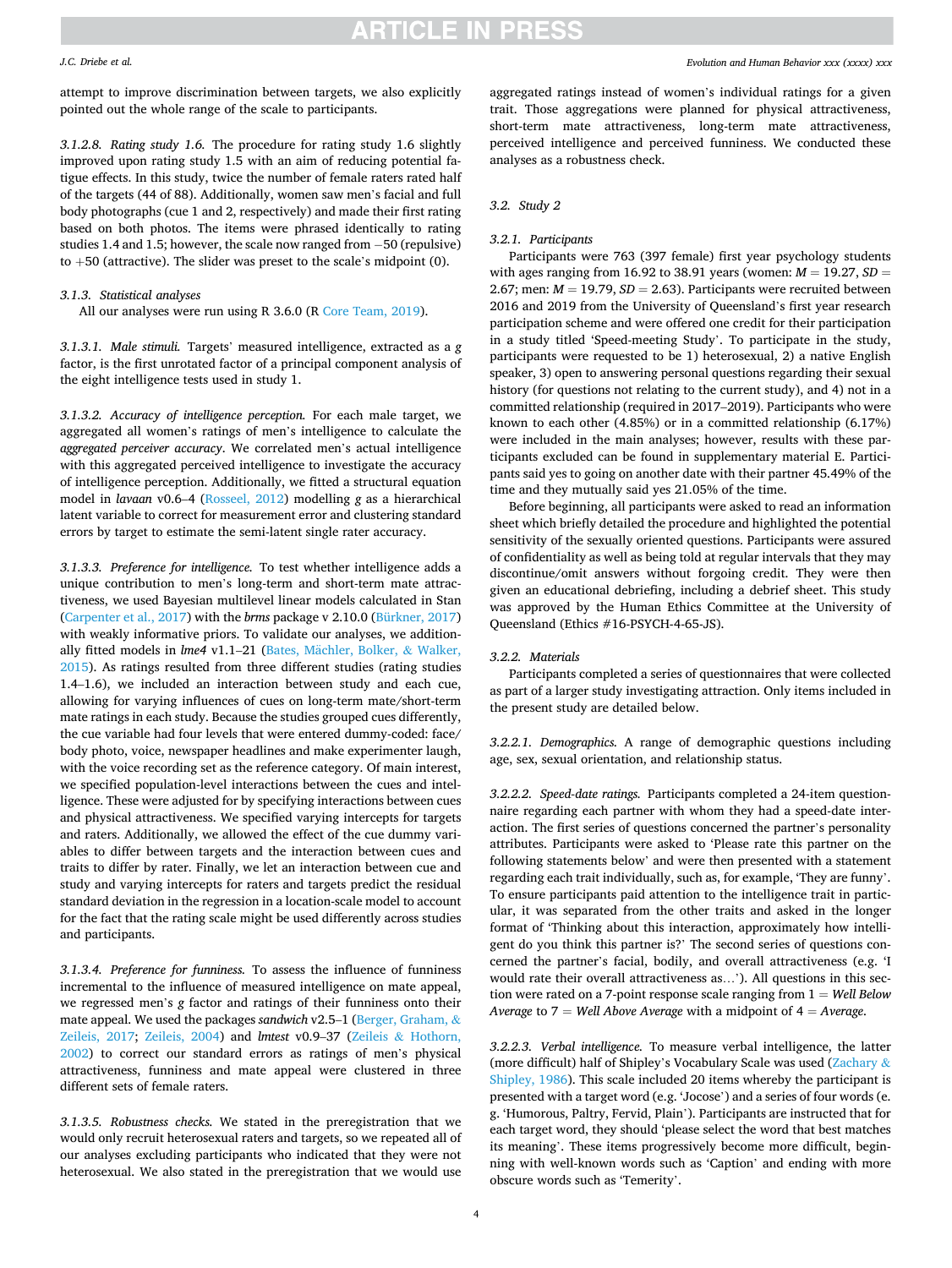#### *J.C. Driebe et al.*

# *3.2.3. Procedure*

*3.2.3.1. Pre-date.* Four speed-date stations were constructed in the laboratory. Participants were seated opposite each other with Apple iPads so they were unable to see their partner's screen. Each station was separated by 1.7 m room dividers to ensure the other couples were also unable to see their device screens. Upon arrival, participants were seated and given a participant information sheet. They were instructed to begin the pre-questionnaire if they agreed to participate. The prequestionnaire consisted of demographics and other measures not used in this study. At the end of the pre-questionnaire, participants received on-screen instructions to wait quietly until others were finished.

*3.2.3.2. Speed-dating.* Once all participants had completed the prequestionnaire, they were verbally instructed that they would now be given three minutes to interact with an opposite sex partner. Participants were instructed to speak about any topic until they heard a bell which would indicate the date had ended. After hearing the bell, participants were then instructed to begin completing the survey regarding their partner (as outlined in the speed-date ratings section of Materials). All participants were reminded to hold the iPads up to avoid their partner seeing the screen. Experimenters supervised the room to determine when all participants had finished completing ratings. At that point, the rotating sex (counterbalanced) moved onto the next station to start their next date. The process was then repeated until all opposite-sex dyads had interacted. If there was an uneven ratio of men and women, the extra participant(s) were instructed to sit quietly for three minutes during that round. In total, there were 125 speed-dating sessions with 763 participants. Participants participated in 2–4 dates (*M* = 3.08).

*3.2.3.3. Post-date.* Once all speed-dates and ratings had been completed, participants began completing the post-questionnaire which consisted of Shipley's Vocabulary Scale (Zachary & [Shipley, 1986](#page-9-0)). Participants completed the first two sections and were instructed to wait quietly until all others had finished.

### *3.2.4. Statistical analysis*

The nature of the design (i.e. participants rating multiple partners) creates dependencies in the data. The rating from each interaction between two people (Level 1) is cross-classified within both the participant receiving the rating (Level 2), and the partner who gave the rating (Level 2), all of which is nested within the session they both attended (Level 3). Therefore, it is necessary to use multilevel modelling (MLM) to account for the hierarchical structure of the data. MLM analyses with partner ratings of attractiveness and intelligence at Level-1 and measured intelligence at Level-2 were used to evaluate main effects. Additionally, random slopes were included for all main effect variables (e.g. measured intelligence) for the relevant grouping factors (i.e. participant, and/or partner) to allow the slope between the independent and dependent variable to vary by group; however, these random slopes were removed when necessary to resolve convergence issues.

#### **4. Results**

# *4.1. Study 1*

# *4.1.1. Target's intelligence level*

Using eight intelligence subtests, we assessed our targets' measured intelligence (see Table S2). Results of cognitive ability tests are substantially intercorrelated, yielding a latent, general factor of intelligence, referred to as the *g factor* (Plomin & [Deary, 2015\)](#page-9-0). We conducted a principal component analysis and found that the first unrotated factor, the *g* factor, explained 37% of variance. This factor served as the criterion measure of the target's measured intelligence adopted in study 1.

# *4.1.2. Accuracy of intelligence perception*

To investigate the accuracy of intelligence perception, we first correlated targets' *g* factor with an aggregated value of perceived intelligence using a Pearson product-moment correlation,  $r = 0.34$ , ( $p <$ .001; 95% CI [0.14; 0.51], [Fig. 2A](#page-5-0)). Aggregated perceiver values are commonly used in accuracy research; however, aggregates tend to lead to inflated accuracy estimates (Back  $&$  [Nestler, 2016\)](#page-8-0) and should be interpreted with caution. Therefore, we also used disaggregated ratings to determine the accuracy of individual women's judgments of intelligence (*β* = 0.22, *p <* .001, 95% CI [0.07; 0.28]) in a structural equation model with standard errors clustered by target, modelling *g* as a hierarchical latent variable to correct for measurement error (see S3A). The results from both methods support our first prediction, suggesting that women are able to perceive intelligence with some degree of accuracy based on our three cues (cue 4: videos of men reading newspaper headlines aloud, cue 5: performing a pantomime task and cue 6: trying to make the experimenter laugh).

### *4.1.3. Ratings of mate appeal*

Women rated men's mate appeal operationalised as men's attractiveness as a short-term mate and long-term mate; however, we found that these ratings were highly correlated  $(r = 0.92)$ . Therefore, all results are reported based on short-term mate attractiveness (henceforth referred to as sexual mate appeal); results for long-term mate attractiveness can be found in our supplement (see S3B).

# *4.1.4. Preference for funniness and perceived intelligence*

If funniness is a display of intelligence, we would expect a relationship between men's measured intelligence and women's perception of men's funniness. Women's perception of men's funniness was associated with their perception of men's intelligence ( $b = 0.30, p > .001, 95\%$  CI [0.24; 0.36]). But contrary to expectations, measured intelligence was not associated with perceived funniness (*r* = −0.14, *p* = .18, 95% CI [-0.34; 0.07], [Fig. 2](#page-5-0)B).

Further, we investigated whether funniness influences men's sexual mate appeal incremental to measured intelligence [\(Table 1\)](#page-5-0). More intelligent men were rated to have a slightly lower sexual mate appeal (*b*  = −0.14, *p* = .03, 95% CI [−0.26; −0.01]), contrary to expectations. However, men who were perceived to be funnier had a higher sexual mate appeal (*b* = 0.35, *p <* .001, 95% CI [0.26; 0.45]). These results do not support the notion that funniness is a display of intelligence. We found that men who were perceived to be more intelligent also had a higher sexual mate appeal ( $b = 0.17$ ,  $p = .002$ , 95% CI [0.06, 0.29]) (Table S11).

# *4.1.5. Preference for more intelligent men*

Contrary to our prediction that women would prefer more intelligent men, we found that more intelligent men were rated to have a slightly lower sexual mate appeal (*g* factor: *b* = −0.07, 95% HDI [− 0.11, −0.03]). Men's physical attractiveness was the main predictor of sexual mate appeal ( $b = 1.15$ , 95% HDI [1.05; 1.24]) (see [Table 2\)](#page-5-0). These findings do not support our second prediction, suggesting that women did not find intelligent men more appealing.

## *4.1.6. Adding initial intelligence cues*

We predicted that more intelligent men's sexual mate appeal would increase more than it would for less intelligent men when shifting from only physical attractiveness information being available (cue 1–3; various physical and vocal attractiveness cues) to provision of additional cues related to men's intelligence (cue 4; reading newspaper headlines, which [Borkenau et al. \(2004\)](#page-8-0) have found to be a task strongly related to accurate intelligence perception). As can be seen in [Fig. 3](#page-6-0), after cue 4 was presented, the increase in men's sexual mate appeal ratings did not depend on their intelligence (*g* factor x cue 4: *b* = 0.01, 95% HDI [−0.02; 0.04]). This finding does not support our prediction, in that cues of intelligence did not uniquely contribute to sexual mate appeal ratings.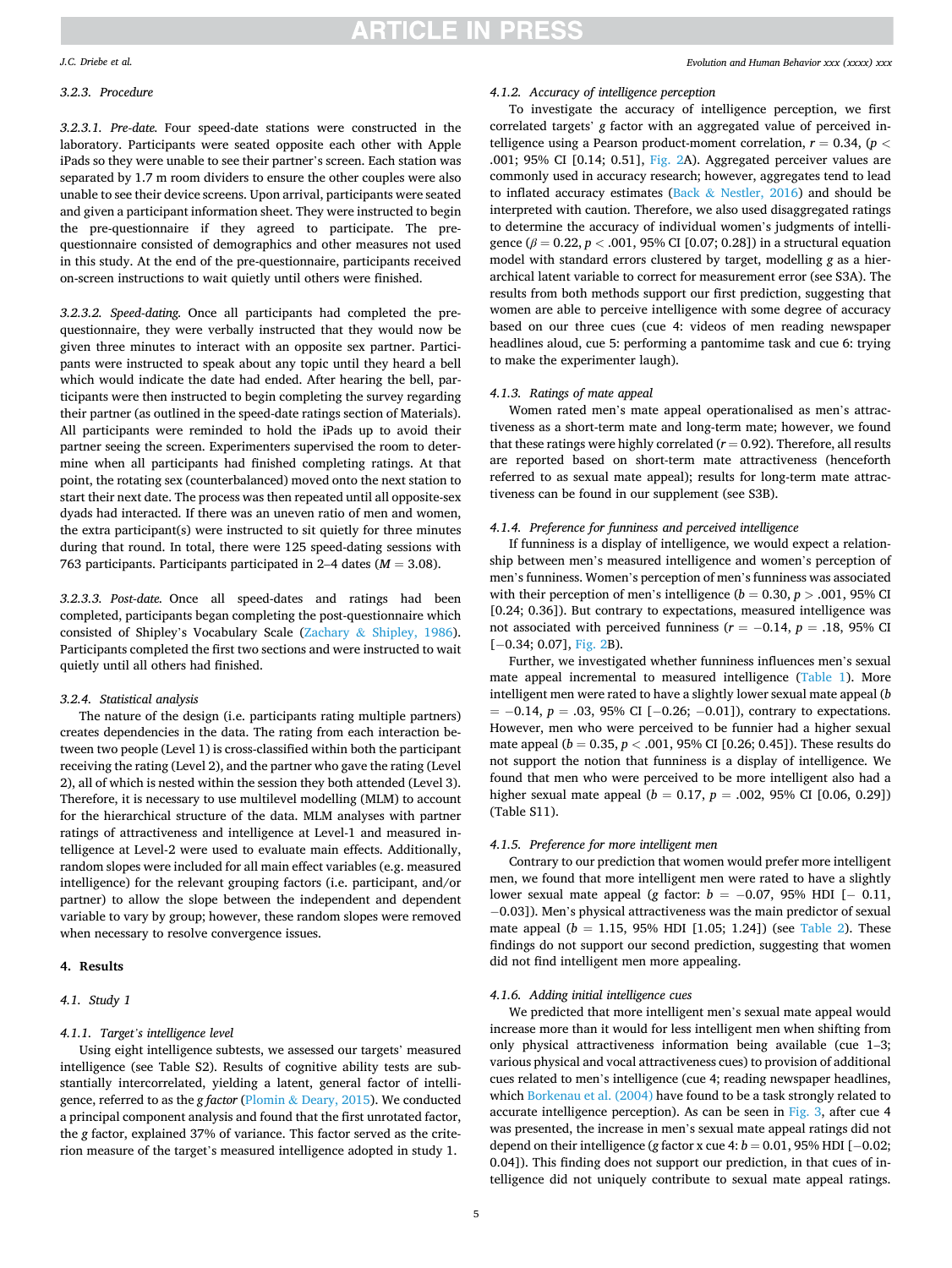<span id="page-5-0"></span>

**Fig. 2.** Aggregated perceiver accuracy for intelligence as measured by the g factor. Note. The shaded area in grey reflects the 95% HDI.

# **Table 1**

LM coefficients for associations between measured intelligence, humour and sexual mate appeal*.* 

| Term                    | Sexual mate appeal |            |                  |  |
|-------------------------|--------------------|------------|------------------|--|
|                         | Estimate           | D          | 95% CI           |  |
| Intercept               | 0.69               | ${<}0.001$ | [0.35; 1.03]     |  |
| g factor                | $-0.14$            | 0.03       | $[-0.26; -0.01]$ |  |
| <b>Funniness</b>        | 0.35               | ${<}0.001$ | [0.26; 0.45]     |  |
| Physical attractiveness | 0.24               | ${<}0.001$ | [0.17; 0.30]     |  |

*Note.* 88 Targets were rated by  $n = 30$  women rating men's sexual mate appeal, *n*  $= 16$  women rating men's funniness and  $n = 19$  women rating men's physical attractiveness. The association of sexual mate appeal and g factor is depicted in Table S10.

### **Table 2**

Associations between sexual mate appeal and measured intelligence in sequential cue presentation*.* 

| Term                                 | Sexual mate appeal |                  |  |
|--------------------------------------|--------------------|------------------|--|
|                                      | Estimate           | 95% HDI          |  |
| Intercept                            | 0.44               | [0.09; 0.80]     |  |
| Cue $1&42$                           | $-0.30$            | $[-0.39; -0.21]$ |  |
| C <sub>11</sub> e <sub>4</sub>       | 0.16               | [0.09; 0.23]     |  |
| $C$ ue 6                             | 0.36               | [0.25; 0.48]     |  |
| Physical attractiveness              | 1.15               | [1.07; 1.22]     |  |
| g factor                             | $-0.07$            | $[-0.10; -0.03]$ |  |
| Cue $1\&2$ * physical attractiveness | $-0.10$            | $[-0.13; -0.07]$ |  |
| Cue 4 * physical attractiveness      | 0.07               | [0.04; 0.10]     |  |
| Cue 6 * physical attractiveness      | 0.14               | [0.11; 0.18]     |  |
| Cue $1 \& 2 * g$ Factor              | $-0.01$            | $[-0.03; 0.02]$  |  |
| Cue $4 * g$ Factor                   | 0.01               | $[-0.02; 0.04]$  |  |
| Cue $6 * g$ Factor                   | 0.02               | $[-0.01; 0.05]$  |  |

*Note.* Estimates and highest density intervals (HDI) from a Bayesian mixed effects location-scale model. Here, we show only the relevant non-varying effects on the mean, see Appendix S3B/online supportive materials for further control variables, varying effects and effects on scale. The reference category of the cue variable was set to the 'Vowels' video (cue 3), so that the interaction between cue 4 and measured intelligence captures the change in association at the point at which intelligence becomes task-relevant.

Additionally, we predicted that further adding information on men's funniness (cue 6; make experimenter laugh) would provide a greater increase in sexual mate appeal for more intelligent men. Cue 5 (pantomime) was not presented in order to reduce test fatigue. Contrary to our predictions, we found that the increase in men's sexual mate appeal did

not depend on their intelligence (*g* factor x cue 6:  $b = 0.02$ , 95% HDI [-0.02; 0.04]). Taken together with the previous finding, this casts further doubt on the notion that intelligence is attractive in men.

### *4.1.7. Additionally presented cues and attractiveness*

Though the previous two results showed that change in sexual mate appeal with additional cues did not depend on men's intelligence, it should be noted that men's rated sexual mate appeal increased after cue 4 was presented (cue 4: *b* = 0.16, 95% HDI [0.07; 0.24]) and further after cue 6 was presented (cue 6:  $b = 0.36$ , 95% HDI [0.23; 0.50]). This raises the question of what other factor(s) involved in sexual mate appeal judgments were revealed in these later cues. We found that the increase in sexual mate appeal with additional stimuli was greater for more physically attractive men, with their ratings improving when after the presentation of cue 4 (cue 4 x physical attractiveness:  $b = 0.07, 95\%$ HDI [0.04; 0.11]) and the presentation of cue 6 (cue 6 x physical attractiveness:  $b = 0.14$ , 95% HDI [0.10; 0.19]). Therefore, more physically attractive men did not only have a higher mate appeal, but they also benefited more from the later cues than did less physically attractive men.

### *4.2. Study 2*

As predicted, more intelligent people were perceived to be more intelligent by their interaction partner, suggesting that intelligence is detectable in short live interactions ( $γ = 0.08$ , 95% CI [0.03; 0.13],  $p =$ .002*)*. After aggregating ratings across raters, the correlation was *r* = 0.12 [\(Fig. 4](#page-6-0)). However, contrary to predictions, more intelligent people were not more likely to be rated as funnier by their partners ( $\gamma = -0.01$ , 95% CI [-0.06; 0.04], *p* = .724) [\(Fig. 5\)](#page-7-0). We found no evidence that the associations between intelligence and perceptions differed by sex (*p*s *>* 0.88).

As predicted, men perceived to be more intelligent or funnier were also rated as having a higher mate appeal by their interaction partners. However, measured intelligence did not predict rated mate appeal ([Table 3,](#page-7-0) [Fig. 6](#page-6-0)). We found no evidence that the associations with mate appeal differed by sex (*p*s *>* 0.38). Full results including random effects and moderation by sex can be found in the supplementary material F. Additionally, this pattern of results remained when controlling for both facial and bodily attractiveness, though some relationships between rated variables were attenuated. These results can be found in the supplementary material G.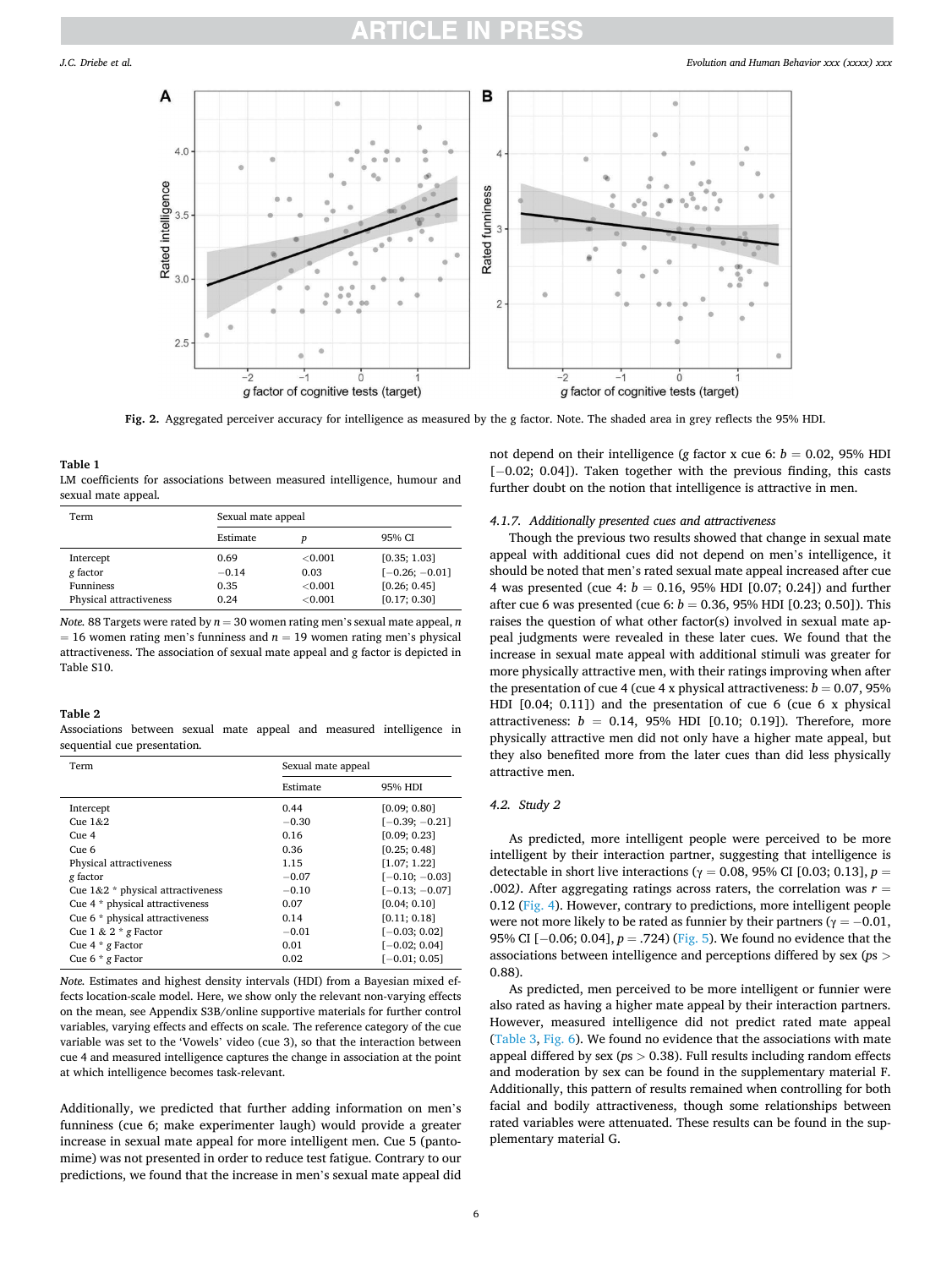# RTICI E IN

#### *Evolution and Human Behavior xxx (xxxx) xxx*

<span id="page-6-0"></span>

**Fig. 3.** The aggregated sexual mate appeal ratings made after seeing each cue (or set of cues) was adjusted for physical attractiveness. *Note.* The points shown in this plot show sexual mate appeal residualised for physical attractiveness. The shaded area in grey reflect the 95% HDI. The plot shows the slope of a linear regression predicting sexual mate appeal from the measured *g* factor. Intelligent men were not rated more favourably, even after intelligence-relevant information became available.



**Fig. 4.** Association between intelligence, as measured by the Shipley Institute of Living Scale (Vocabulary Subscale), and rated intelligence, after aggregating across raters. *Note.* Varying opacity of the dots is caused by overlap of multiple participants.

### **5. Discussion**

The sexual selection theory of human intelligence proposes that intelligence evolved at least partly as a fitness indicator. Under this scenario, we would expect intelligence to be sexually attractive to members of the opposite sex [\(Miller, 2000a](#page-9-0); [Miller, 2000b](#page-9-0)). Although intelligence is considered a highly attractive trait in a hypothetical partner ([Buss](#page-8-0)  [et al., 1990](#page-8-0); [Li et al., 2002\)](#page-9-0), it is less clear whether objectively assessed intelligence is indeed found attractive when evaluating a prospective



**Fig. 5.** The association between intelligence, as measured by the Shipley Institute of Living Scale (Vocabulary Subscale), and rated mate appeal, after aggregating across raters.

partner. Studies directly assessing the link between intelligence scores and mating success are scarce and have inconsistent findings: [Green](#page-8-0)[gross and Miller \(2011\)](#page-8-0) found a positive association of women's (*r* = 0.23) but not men's  $(r = 0.05)$  verbal intelligence with a factor representing mate quantity, while in the UK Biobank ([Neale Lab UKBB, 2018\)](#page-9-0) there is a negative genetic correlation of men's fluid intelligence and their number of sexual partners ( $r = -0.18$ ,  $p < .001$ ) but no significant genetic correlation for women ( $r = 0.07$ ,  $p = .06$ ). In any case, these mate quantity measures ignore mate quality; our test in this paper of whether intelligence is found attractive is perhaps the more direct test of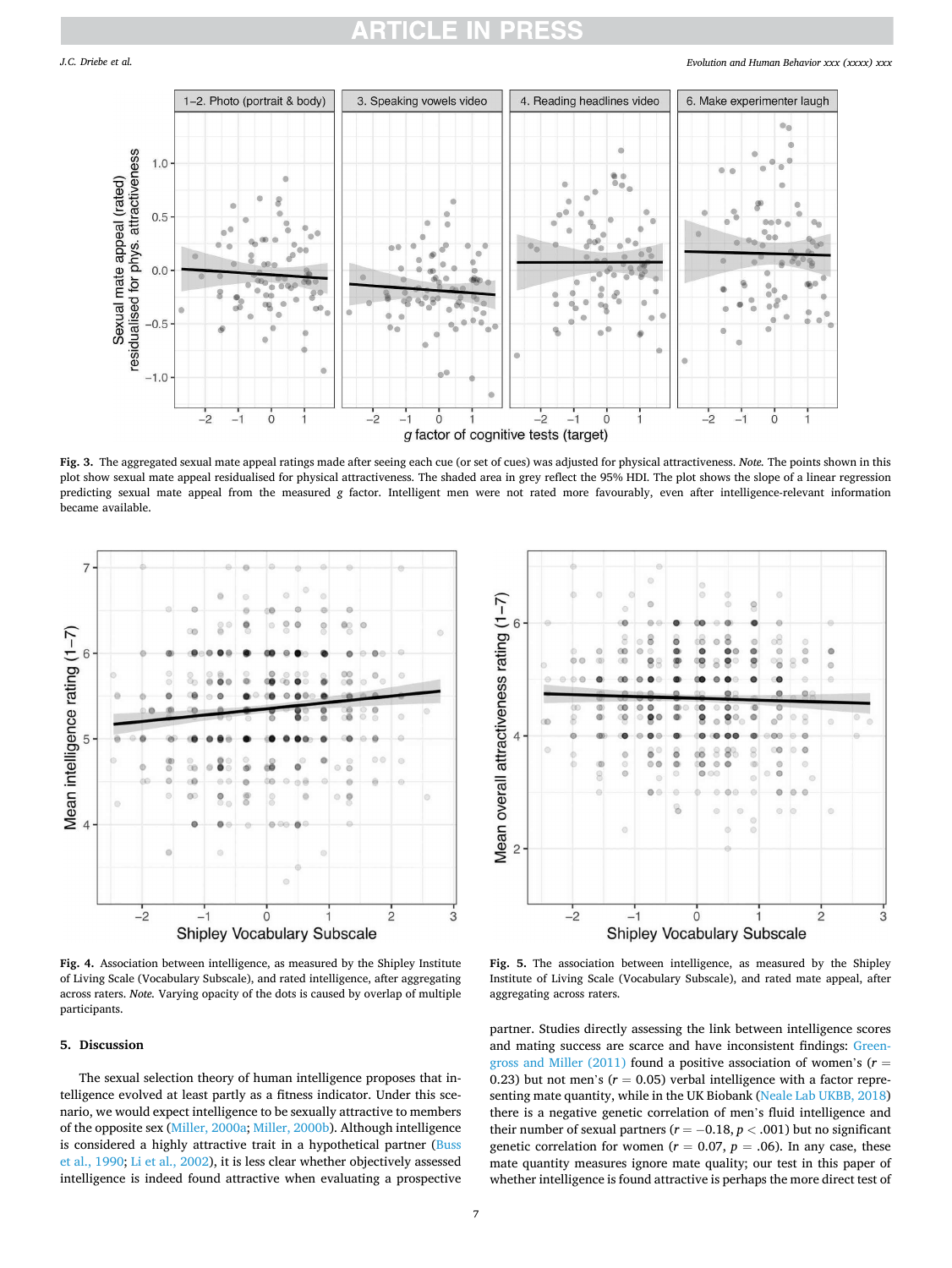# **:TICLE IN PRES**

#### <span id="page-7-0"></span>*J.C. Driebe et al.*

#### **Table 3**

MLM coefficients for associations between the Shipley Institute of Living Scale (Vocabulary Subscale), rated intelligence, rated funniness, and rated mate appeal.

| Predictors                          | Rated Mate Appeal (1–7) |               |         |                    |                    |  |  |
|-------------------------------------|-------------------------|---------------|---------|--------------------|--------------------|--|--|
|                                     | <b>Estimates</b>        | CI.           | p       | $N_{interactions}$ | $N_{participants}$ |  |  |
| Shipley<br>(Vocabulary<br>Subscale) | $-0.01$                 | $-0.07-0.04$  | 0.619   | 2245               | 753                |  |  |
| Rated<br>Intelligence               | 0.30                    | $0.26 - 0.34$ | < 0.001 | 2319               | 753                |  |  |
| <b>Rated Funniness</b>              | 0.41                    | $0.38 - 0.45$ | < 0.001 | 2319               | 753                |  |  |

*Note.* Separate models were used for each predictor. In all models, sex was controlled. Full models are included in supplementary material E.



**Fig. 6.** The association between intelligence, as measured by the Shipley Institute of Living Scale (Vocabulary Subscale), and funniness, after aggregating across raters.

the sexual selection theory of human intelligence.

Our results replicate past findings [\(Borkenau et al., 2004\)](#page-8-0) in showing that intelligence can be judged with above chance accuracy by members of the opposite sex at zero acquaintance. In the more ecologically valid setting of study 2, the association between actual and perceived intelligence is still significant, though attenuated. Taken together, these findings indicate that intelligence can be judged with above chance accuracy by members of the opposite sex at zero acquaintance.

Contrary to our hypotheses, more intelligent people were not rated as more appealing mates. Instead, only perceived intelligence was associated with higher mate appeal ratings. This finding illustrates the importance of using *measured* intelligence. Because rated physical attractiveness and perceived intelligence were strong predictors of mate appeal while measured intelligence was not, a halo effect could play a role. It is well established that physically attractive individuals are perceived as better in other socially desirable domains, independently of objective differences ([Langlois et al., 2000\)](#page-8-0). By gradually increasing the intelligence information and estimating the effect of intelligence beyond what can be observed from only physical cues, we could isolate the effect of information about intelligence, without the halo effect of physical attractiveness or any effects that intelligence might have on cues such as clothing or body shape. Contrary to our hypotheses, the increase in mate

appeal after adding intelligence-related cues to visual and vocal attractiveness cues was not enhanced for more intelligent men.

One possibility is that invalid cues of intelligence are found attractive. Previous research has coded the frequency of different cues and their relationship with measured and perceived intelligence; a cue that is related to perceived intelligence and unrelated to measured intelligence is necessarily an invalid cue. [Reynolds and Gifford \(2001\)](#page-9-0) adopted this technique and showed that speech fluency was associated with greater perceived but not with measured intelligence. As people can detect intelligence to some extent, valid cues of intelligence are clearly perceptible. This is supported by studies finding cues that are associated with both measured intelligence and perceived intelligence [\(Murphy, Hall,](#page-9-0) & [Randal, 2003](#page-9-0); Reynolds & [Gifford, 2001](#page-9-0)). Had we evolved to find intelligence attractive because it signals genetic quality, we would have evolved to find valid cues of intelligence attractive. This pattern of results is not consistent with Miller'[s \(2000a\)](#page-9-0) proposal that intelligence acts as a fitness indicator.

Another possibility is that intelligence and related constructs are associated with positive outcomes across all environments. Therefore, people in these environments (i.e. cultures) will learn to associate intelligence with positive outcomes and, as a consequence, will report intelligence as being desirable. Previous research has shown that people believe intelligent individuals possess socially desirable traits such as being more competent and open-minded [\(Murphy, Hall,](#page-9-0) & LeBeau, [2001\)](#page-9-0). Choosing a competent mate in particular entails direct (i.e. nongenetic) fitness benefits related to resource provisioning, including income, socioeconomic status, and health, all of which are robustly predicted by intelligence ([Deary, 2012\)](#page-8-0). Since intelligence is also highly heritable, choosing a mate based on intelligence will also, as an indirect (genetic) benefit, pass on intelligence to the offspring. However, [Miller](#page-9-0)  [\(2000a, 2000b\)](#page-9-0) goes further and predicts that intelligence evolved as a genetic fitness indicator that is preferred during mate choice for its indirect benefits (i.e., good genes sexual selection). If that was the case, intelligence should be sexually attractive, as partners who are found attractive for purely sexual encounters can only provide indirect, but not direct benefits. Of course, partners for exclusively sexual encounters can be chosen both during initial encounters with unacquainted strangers and from one's well-acquainted social surroundings (as was probably the more common case in our evolutionary past). But since intelligence is already accurately perceivable during initial encounters, as we and others have shown, it should already be found sexually attractive during such initial encounters if it had evolved as a fitness indicator through good genes sexual selection. Our finding that intelligence is not appealing during initial encounters despite being accurately perceivable suggests that intelligence is not a sexually attractive indicator of genetic quality, but rather preferred during later stages of long-term relationship formation (see Miller & [Todd, 1998](#page-9-0)), probably due to its accompanying direct benefits.

According to [Miller \(2000b, 2000a\)](#page-9-0), our ancestors would have used interpersonal humour during courtship to advertise and evaluate underlying intelligence and ultimately genetic quality. We found that ratings of funniness were associated with ratings of mate appeal, but contrary to our hypotheses and previous work [\(Greengross](#page-8-0) & Miller, [2011;](#page-8-0) Howrigan & [MacDonald, 2008](#page-8-0)), measured intelligence did not predict ratings of funniness. Our measures of humour relied on being funny during a live interaction which presumably tapped into interpersonal humour, with its real-time evaluation and non-verbal cues. The more abstract tasks in previous research (Greengross & [Miller, 2011](#page-8-0); Howrigan & [MacDonald, 2008\)](#page-8-0) may have tapped skills that are more related to intelligence (e.g. drawing and writing) but not important for interpersonal humour.

In terms of limitations, study 1 and 2 used complementary approaches, with drawbacks of one study being addressed by strengths of the other study. Study 1 prioritised precision in our estimates of intelligence and a high degree of control over intelligence information at the expense of ecological validity, whereas study 2 did the opposite. A major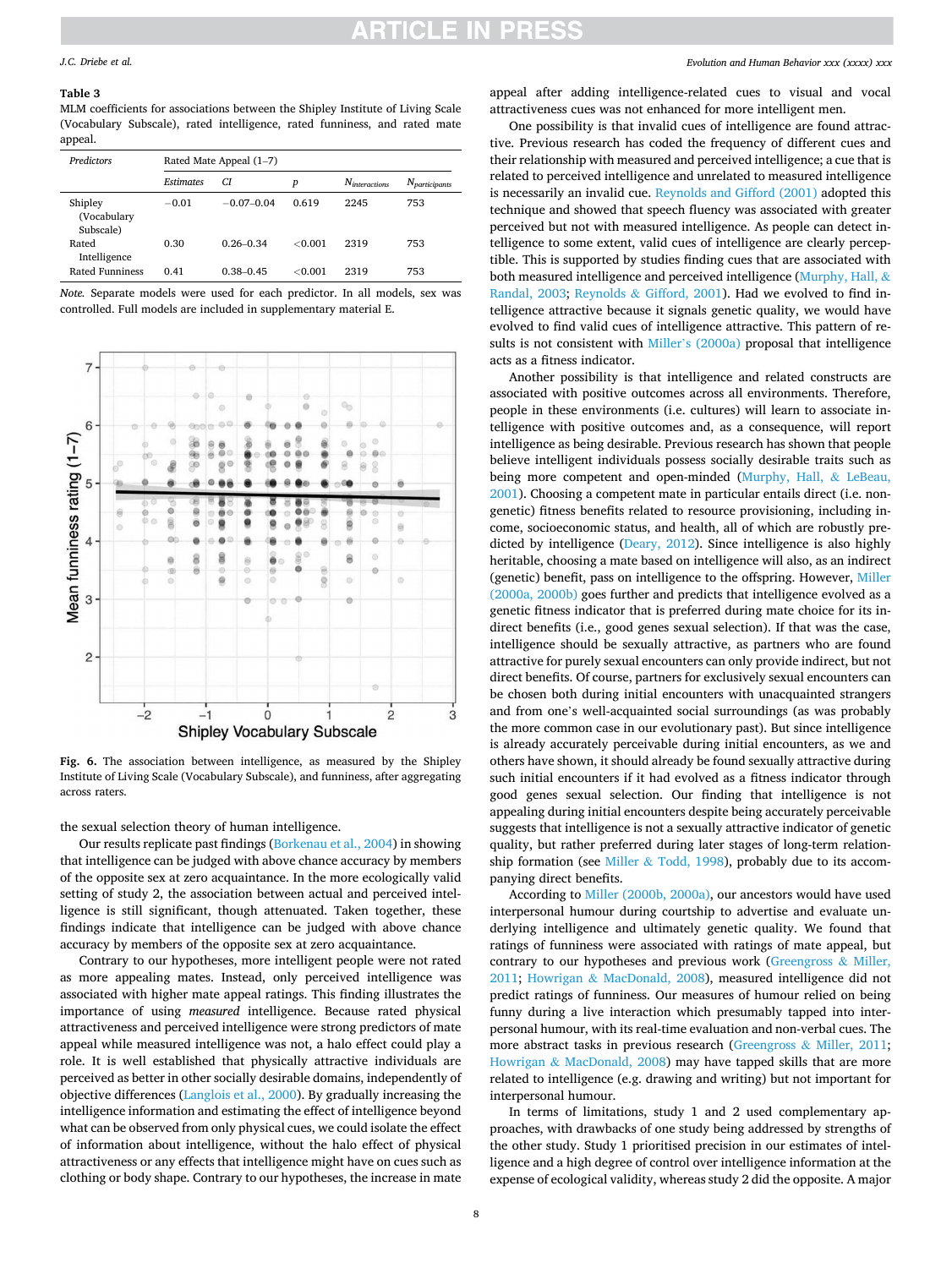#### <span id="page-8-0"></span>*J.C. Driebe et al.*

limitation of study 1 was that ratings of men's sexual mate appeal were generally low, so that it seems unlikely that many of the men in our sample would have been chosen as partners by our raters. But in study 2, ratings of mate appeal were higher and many participants indicated hypothetical interest in going on a real date with their partner (for women 43.6% and for men 47.5% of interactions). Another limitation of study 1 was that women only saw short video sequences. At this initial stage of courtship, physical attractiveness is the most influential. This issue is partly addressed in study 2 in which participant's interactions are more reflective of a real courtship situation; however, we are still limited to the initial phase of getting acquainted. Still, the fact that participants could detect intelligence but were not influenced by it in their ratings of mate appeal calls into question the idea that intelligence is a fitness indicator.

A limitation of study 2 was that ratings of intelligence could be contaminated by cues about income (e.g. clothing and accessories). This limitation is mitigated in study 1 by showing images and voice prior to video content and controlling for these previous ratings when testing for the association between intelligence and mate appeal. Study 2 is limited by a less precise measurement of intelligence, but in study 1 we calculated a *g* factor based on multiple intelligence tests, thereby greatly increasing the reliability and validity of the intelligence construct. Relatedly, intelligence scores in study 2 were based on a university sample that is more educated and likely has a higher socioeconomic status than the general population. We partly addressed this in study 1, which was based on individuals from university and the broader population to provide more diverse backgrounds and likely more diverse intelligence scores (see Table S4). However, all targets in study 1 were literate and not intellectually disabled, which means that intelligence variation was still limited to some degree. It is possible intelligence is important in a mate only to the extent that it is not very low [\(Zebrowitz](#page-9-0)  & [Rhodes, 2004](#page-9-0)).

In conclusion, our results do not support Miller's proposal that human surplus intelligence was shaped by intersexual selection. If our intelligence was shaped by the romantic and sexual choices across generations, this legacy should not only be reflected in our stated preferences, but also in mate choices. Instead we found that measured intelligence did not influence mate appeal, neither directly nor indirectly through funniness. Given the caveats to our findings, future research should extend our work by sampling a broader variation of the spectrum of intelligence and following courtship over a longer term beyond the initial contact.

## **Author contributions**

JMH, LP, RCA planned and supervised study 1. JCD and MD conducted parts of study 1. RCA and JCD analysed study 1 with consultation from PCB. BPZ and MJS planned study 2. MJS partially conducted, supervised student data collection for, and analysed study 2. MJS, JCD, BPZ and RCA wrote the manuscript. All authors read and approved the final manuscript.

#### **Competing interests statement**

All authors declare no competing interests.

#### **Open practices statement**

Study 1 was preregistered on the Open Science Framework ([htt](https://osf.io/q7sw5/?view_only=7e3293ddc0dd469aa7887d1e2fd64469)  ps://osf.io/q7sw5/?view\_only=[7e3293ddc0dd469aa7887d1e2fd644](https://osf.io/q7sw5/?view_only=7e3293ddc0dd469aa7887d1e2fd64469)  [69\)](https://osf.io/q7sw5/?view_only=7e3293ddc0dd469aa7887d1e2fd64469). All analysis scripts have been made publicly available at the Open Science Framework ([https://osf.io/rs3tg/?view\\_only](https://osf.io/rs3tg/?view_only=191205b275a2457086e2bf52727341d4)=191205b275 [a2457086e2bf52727341d4](https://osf.io/rs3tg/?view_only=191205b275a2457086e2bf52727341d4)).

#### *Evolution and Human Behavior xxx (xxxx) xxx*

### **Funding**

Study 2 was supported by the Australian Research Council [FT160100298].

# **Acknowledgements**

We thank Julia Specht, Christina Hillebrand, Philipp Grochowski and Pia Drewke for help collecting the data of study 1. We thank Peter Zezula for his support setting up parts of study 1.

#### **Appendix A. Supplementary data**

Supplementary data to this article can be found online at [https://doi.](https://doi.org/10.1016/j.evolhumbehav.2021.05.002)  [org/10.1016/j.evolhumbehav.2021.05.002.](https://doi.org/10.1016/j.evolhumbehav.2021.05.002)

#### **References**

- Ambady, N., & Rosenthal, R. (1992). Thin slices of expressive behavior as predictors of interpersonal consequences: A meta-analysis. *Psychological Bulletin, 111*(2), 256–274. <https://doi.org/10.1037/0033-2909.111.2.256>.
- [Arslan, R. C., Tata, C. S., & Walther, M. P. \(2019\).](http://refhub.elsevier.com/S1090-5138(21)00045-3/rf0010) *Formr: A study framework allowing for [automated feedback generation and complex longitudinal experience sampling studies](http://refhub.elsevier.com/S1090-5138(21)00045-3/rf0010) [using R \(version version v0.17.21\) \[computer software\]](http://refhub.elsevier.com/S1090-5138(21)00045-3/rf0010)*.
- Back, M. D., & Nestler, S. (2016). Accuracy of judging personality. In J. A. Hall, S. M. Marianne, & T. V. West (Eds.), *The social psychology of perceiving others accurately* (pp. 98–124). Cambridge: Cambridge University Press. [https://doi.org/](https://doi.org/10.1017/CBO9781316181959.005) [10.1017/CBO9781316181959.005.](https://doi.org/10.1017/CBO9781316181959.005)
- Bates, D., Mächler, M., Bolker, B., & Walker, S. (2015). Fitting linear mixed-effects models using lme4. *Journal of Statistical Software, 67*(1), 1–48. [https://doi.org/](https://doi.org/10.18637/jss.v067.i01)  [10.18637/jss.v067.i01](https://doi.org/10.18637/jss.v067.i01).
- [Berger, S., Graham, N., & Zeileis, A. \(2017\).](http://refhub.elsevier.com/S1090-5138(21)00045-3/rf0025) *Various versatile variances [computer [software\]](http://refhub.elsevier.com/S1090-5138(21)00045-3/rf0025)*.
- Borkenau, P., Mauer, N., Riemann, R., Spinath, F. M., & Angleitner, A. A. (2004). Thin slices of behavior as cues of personality and intelligence. *Journal of Personality and Social Psychology, 86*(4), 599–614. <https://doi.org/10.1037/0022-3514.86.4.599>.
- Bressler, E. R., & Balshine, S. (2006). The influence of humor on desirability. *Evolution and Human Behavior, 27*(1), 29–39. [https://doi.org/10.1016/j.](https://doi.org/10.1016/j.evolhumbehav.2005.06.002) [evolhumbehav.2005.06.002.](https://doi.org/10.1016/j.evolhumbehav.2005.06.002)
- Bürkner, P. (2017). Brms: An R package for Bayesian multilevel models using Stan. *Journal of Statistical Software, 80*(1), 1–28. <https://doi.org/10.18637/jss.v080.i01>.
- Buss, D. M., Abbott, M., Angleitner, A. A., Asherian, A., Biaggio, A., Blanco-Villasenor, A., … Yang, K.-S. (1990). International preferences in selecting mates: A study of 37 cultures. *Journal of Cross-Cultural Psychology, 21*(1), 5–47. [https://doi.org/10.1177/](https://doi.org/10.1177/0022022190211001)  [0022022190211001.](https://doi.org/10.1177/0022022190211001)
- Carpenter, B., Gelman, A., Hoffman, M. D., Lee, D., Goodrich, B., Betancourt, M., . Riddell, A. (2017). Stan: A probabilistic programming language. *Journal of Statistical Software, 76*(1), 1–32. <https://doi.org/10.18637/jss.v076.i01>.
- Condon, D. M., & Revelle, W. (2014). The international cognitive ability resource: Development and initial validation of a public-domain measure. *Intelligence, 43*, 52–64. [https://doi.org/10.1016/j.intell.2014.01.004.](https://doi.org/10.1016/j.intell.2014.01.004)
- Darwin, C. (1871). *[The descent of man and selection in relation to sex](http://refhub.elsevier.com/S1090-5138(21)00045-3/rf0060)*. London: John Murra
- Deary, I. J. (2012). Intelligence. *Annual Review of Psychology*, (61), 453–482. [https://doi.](https://doi.org/10.1146/annurev-psych-120710-100353)  [org/10.1146/annurev-psych-120710-100353.](https://doi.org/10.1146/annurev-psych-120710-100353)
- Deary, I. J., Liewald, D., & Nissan, J. (2011). A free, easy-to-use, computer-based simple and four-choice reaction time programme: The Deary-Liewald reaction time task. *Behavior Research Methods, 43*(1), 258–268. [https://doi.org/10.3758/s13428-010-](https://doi.org/10.3758/s13428-010-0024-1)  [0024-1.](https://doi.org/10.3758/s13428-010-0024-1)
- Eastwick, P. W., Eagly, A. H., Finkel, E. J., & Johnson, S. E. (2011). Implicit and explicit preferences for physical attractiveness in a romantic partner: A double dissociation in predictive validity. *Journal of Personality and Social Psychology, 101*(5), 993–1011. [https://doi.org/10.1037/a0024061.](https://doi.org/10.1037/a0024061)
- Greengross, G., & Miller, G. F. (2011). Humor ability reveals intelligence, predicts mating success, and is higher in males. *Intelligence, 39*(4), 188–192. [https://doi.org/](https://doi.org/10.1016/j.intell.2011.03.006)  [10.1016/j.intell.2011.03.006.](https://doi.org/10.1016/j.intell.2011.03.006)
- Hawrylycz, M. J., Lein, E. S., Guillozet-Bongaarts, A. L., Shen, E. H., Ng, L., Miller, J. A., … Riley, Z. L. (2012). An anatomically comprehensive atlas of the adult human brain transcriptome. *Nature, 489*(7416), 391–399. [https://doi.org/10.1038/nature11405.](https://doi.org/10.1038/nature11405)
- Howrigan, D. P., & MacDonald, K. B. (2008). Humor as a mental fitness indicator. *Evolutionary Psychology, 6*(4). <https://doi.org/10.1177/147470490800600411>, 147470490800600.
- Klasios, J. (2013). Cognitive traits as sexually selected fitness indicators. *Review of General Psychology, 17*(4), 428–442. [https://doi.org/10.1037/a0034391.](https://doi.org/10.1037/a0034391)
- Langlois, J. H., Kalakanis, L., Rubenstein, A. J., Larson, A., Hallam, M., & Smoot, M. (2000). Maxims or myths of beauty? A meta-analytic and theoretical review. *Psychological Bulletin, 126*(3), 390–423. [https://doi.org/10.1037/0033-](https://doi.org/10.1037/0033-2909.126.3.390) [2909.126.3.390](https://doi.org/10.1037/0033-2909.126.3.390).
- Lehrl, S. (2005). *MWT-B--[Mehrfach-Wortschatz-Intelligenztest](http://refhub.elsevier.com/S1090-5138(21)00045-3/rf0105)*. Göttingen, Germany: [Hogrefe.](http://refhub.elsevier.com/S1090-5138(21)00045-3/rf0105)